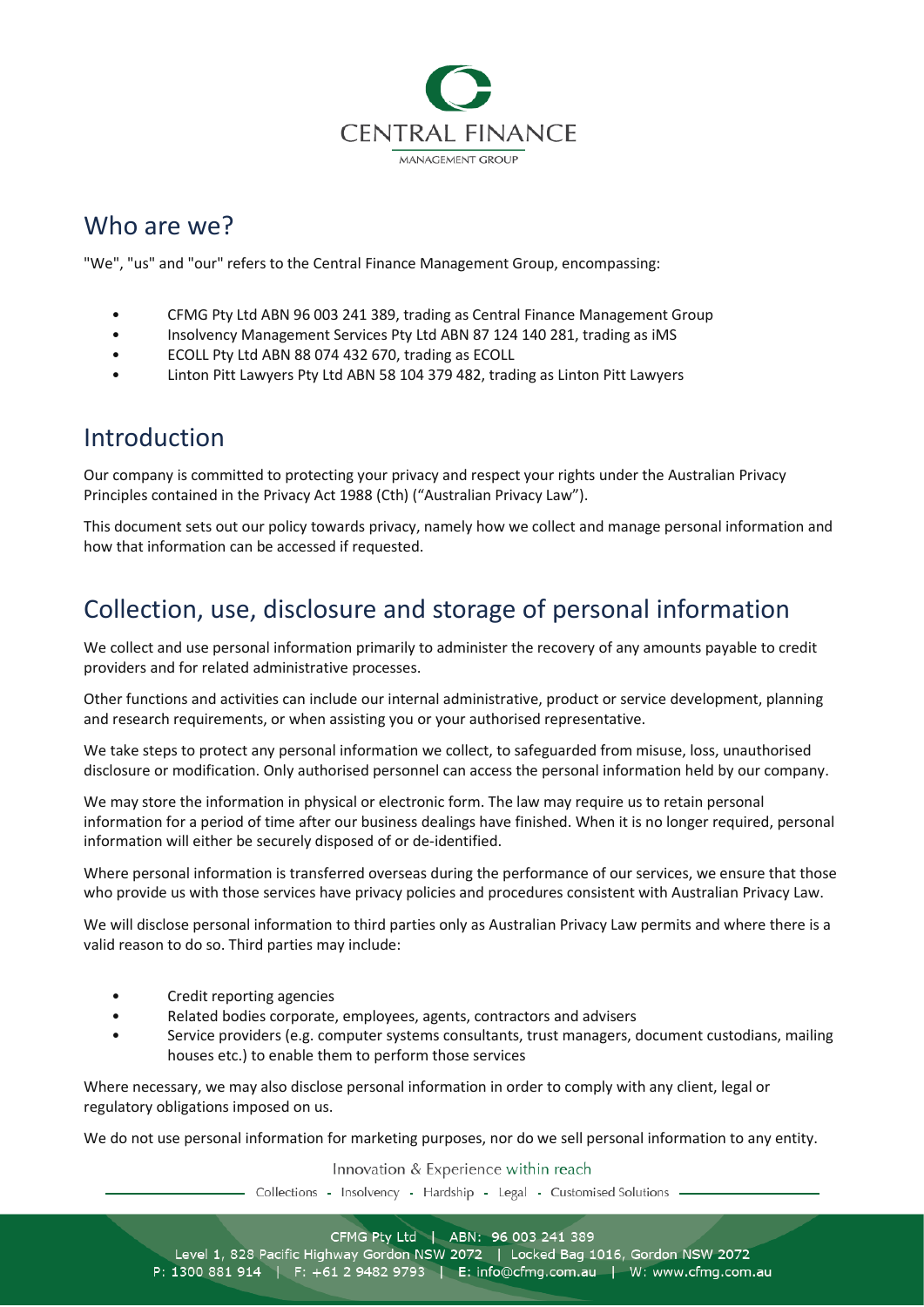

## What personal information do we collect?

CFMG may collect and hold any or all of the following personal information:

- Name
- Address
- Date of birth
- Contact information, including mailing addresses, phone numbers, email addresses
- Occupation and employment details
- Financial information, including assets, liabilities, income, and expenses
- Relationship status and household information, including number and age of any dependents
- Business information and financial records
- Information relating to Legal matter(s)
- Records of communication between us
- Account information related to debts we are contracted to collect on

## How we collect personal information?

Most personal information is collected from our contracted clients and third party credit reporting/data providers. We also solicit and collect relevant personal information directly from you and/or your authorised representative as we undertake debt recovery activities.

# Call recording statement

All telephone calls in and out of our company, with the exception of Solicitors from Linton Pitt Lawyers, may be recorded for quality, training, and verification purposes – including when on hold.

## Access to your personal information

You have the right to access personal information held by us and request any corrections to be made. Requests should be made in writing to the following address:

**The Privacy Officer Central Finance Management Group Locked Bag 1016 Gordon NSW 2072**

#### Email [compliance@cfmg.com.au](mailto:compliance@cfmg.com.au)

We will respond to your request within 14 business days of receipt where we are reasonably able to do so. In some situations, we may exercise our right to deny you access to particular information such as commercially sensitive information or where legal action has been commenced. If we deny access to personal information, we will explain our reasons for doing so.

Innovation & Experience within reach

- Collections - Insolvency - Hardship - Legal - Customised Solutions

CFMG Pty Ltd | ABN: 96 003 241 389 Level 1, 828 Pacific Highway Gordon NSW 2072 | Locked Bag 1016, Gordon NSW 2072 P: 1300 881 914 | F: +61 2 9482 9793 | E: info@cfmg.com.au | W: www.cfmg.com.au